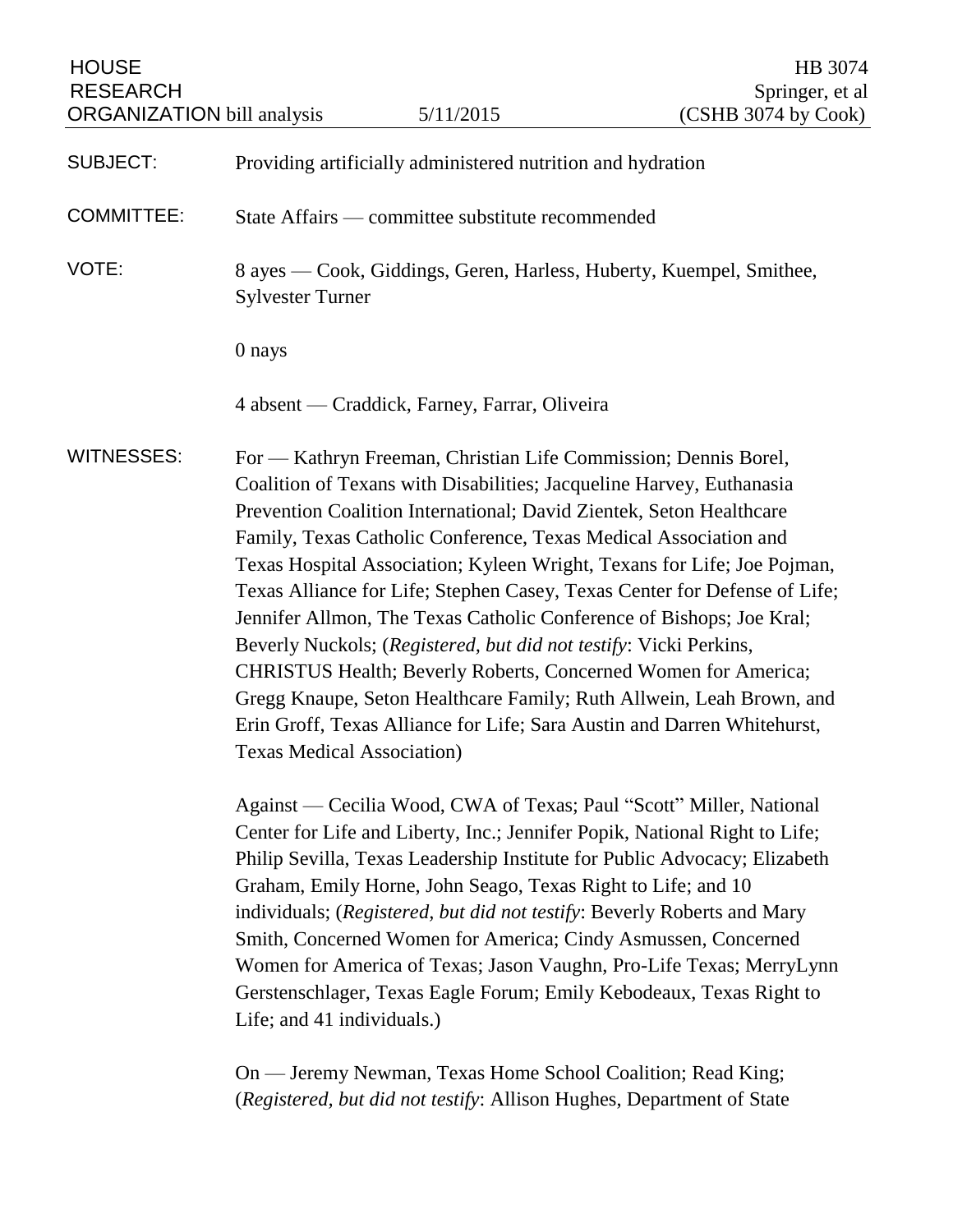### Health Services)

BACKGROUND: The Advance Directives Act in Health and Safety Code, ch. 166 consolidated former chapters of code governing a directive to physicians (more commonly known as a living will), durable power of attorney for health care, and out-of-hospital do-not-resuscitate orders. This chapter defines "artificial nutrition and hydration" to mean the provision of nutrients or fluids by a tube inserted into a patient's vein, under the skin subcutaneously, or in the stomach (gastrointestinal tract).

> Health and Safety Code, sec. 166.046 requires an ethics or medical committee to review a physician's refusal to honor a patient's advance directive or a health care or treatment decision made by or on behalf of a patient. A patient's attending physician cannot be a member of that committee. Statute requires a patient to be given life-sustaining treatment during the review. Section 166.046 also requires a physician to make a reasonable effort to transfer a patient to a physician who is willing to comply with the patient's directive if the attending physician, the patient, or the person responsible for the patient's health care decisions does not agree with the decision reached during the review process.

DIGEST: CSHB 3074 would remove references in Health and Safety Code, ch. 166 to "artificial" nutrition and hydration and would replace them with references to "artificially administered" nutrition and hydration. The bill also would specify that "treatment decisions" were "health care or treatment decisions."

> The patient or the person responsible for the health care decisions of the individual who had made the decision regarding the directive or treatment decision would be entitled to receive a copy of the portion of the patient's medical record related to the treatment received by the patient in the facility for the lesser of:

- the time period of the patient's current admission to the facility; or
- the preceding 30 calendar days.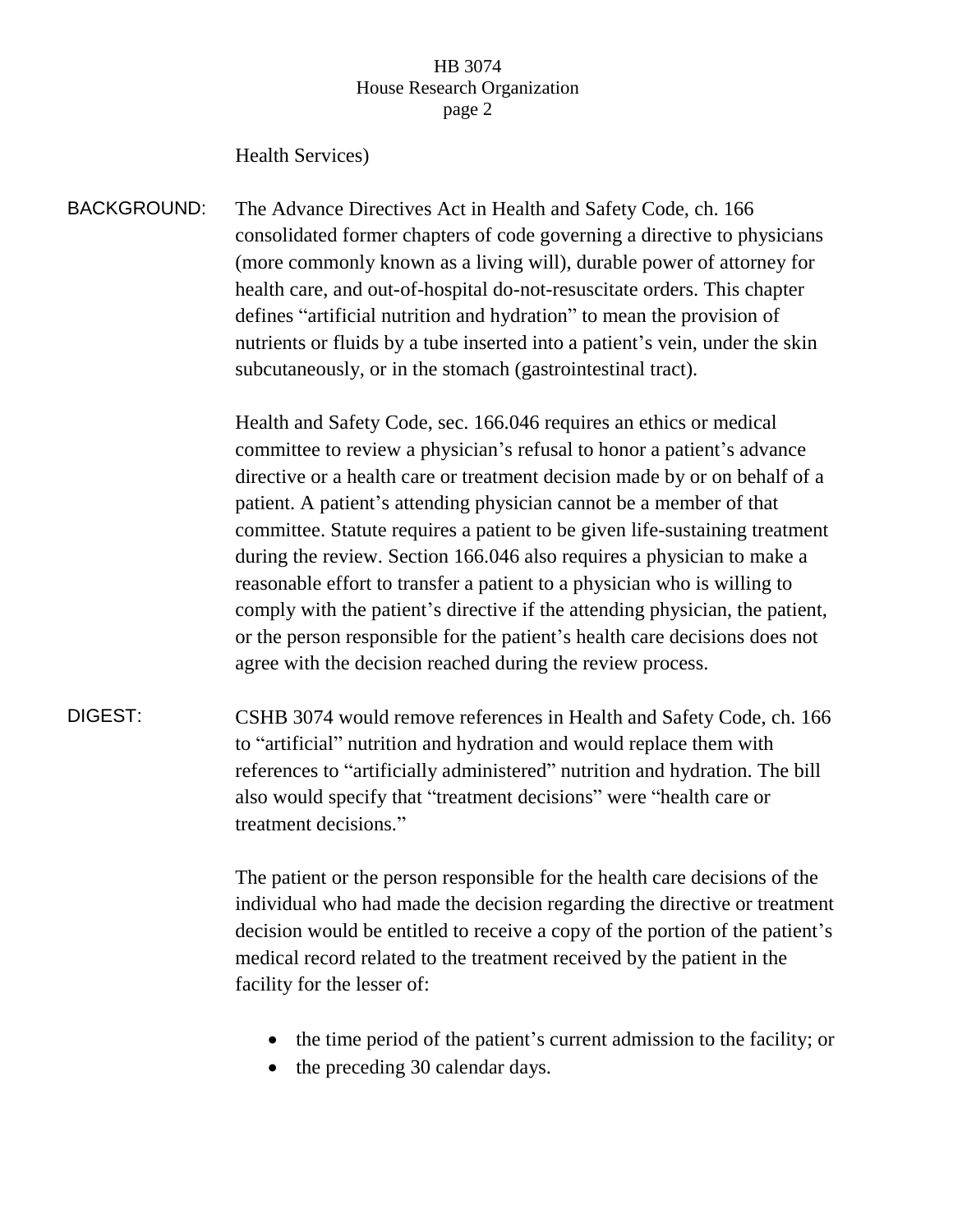The patient or the person responsible for the patient's decisions also would receive a copy of all the patient's reasonably available diagnostic results and reports.

If the patient or the person responsible for the patient's health care decisions requested life-sustaining treatment that the attending physician had decided and the ethics or medical committee had affirmed to be medically inappropriate, the patient would be given available lifesustaining treatment pending transfer to another facility. Life-sustaining treatment would include life-sustaining medications and artificial life support such as artificially administered nutrition and hydration. During this period, the withdrawal or withholding of pain management medication, medical procedures necessary to provide comfort, or any other health care provided to alleviate a patient's pain would not be authorized.

The bill would specify that the attending physician, any other physician responsible for the care of the patient, and the health care facility were not obligated to provide life-sustaining treatment except for artificially administered nutrition and hydration after the 10th day after both the written decision and the patient's medical record were provided to the patient or the person responsible for the patient. A physician or health care facility could decide not to provide artificially administered nutrition and hydration if, in their reasonable medical judgment, providing it would:

- hasten the patient's death;
- be medically contraindicated such that the provision of the treatment seriously exacerbated life-threatening medical problems not outweighed by the benefit of providing the treatment;
- result in substantial irremediable physical pain not outweighed by the benefit of providing the treatment;
- be medically ineffective in prolonging life; or
- be contrary to the patient's or surrogate's clearly documented desire not to receive artificially administered nutrition or hydration.

The bill would change the form that current law requires a patient or the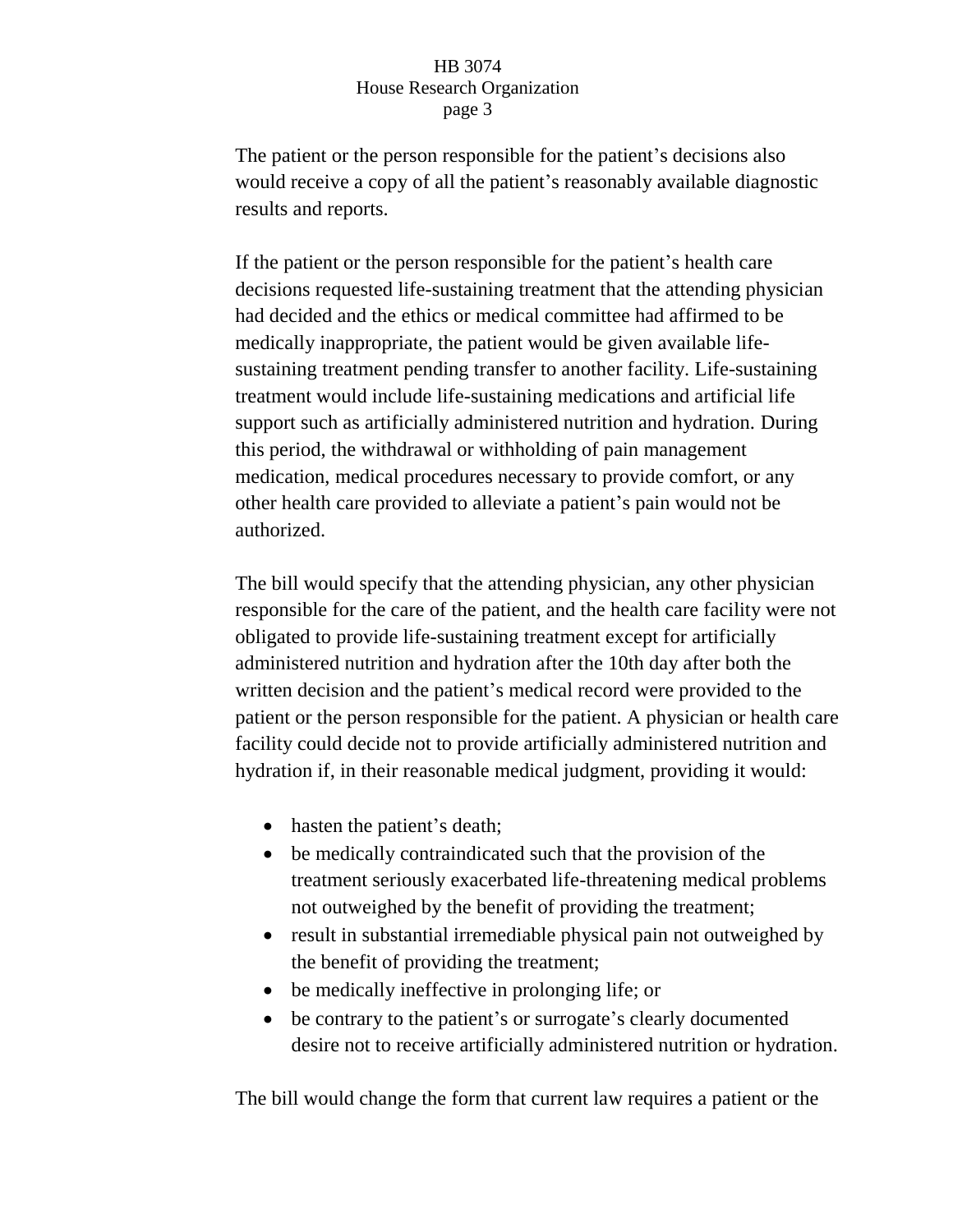person responsible for the patient's health care decisions to receive when an attending physician refuses to honor a patient's advance directive or a health care or treatment decision made by or on behalf of a patient. The bill would specify that the form read, "You have been given this information because you have requested life-sustaining treatment for yourself as the patient or on behalf of the patient, as applicable, which the attending physician believes is not medically appropriate." The bill would require the form to use the term "medically inappropriate" rather than "inappropriate" throughout the document. The bill would require the form to specify that the list of providers a patient would receive regarding transfer of the patient from one facility to another would include licensed physicians and health care facilities.

The bill would specify that the patient would continue to be given lifesustaining treatment until the patient could be transferred to a willing provider for up to 10 days from the time they were given both the committee's written decision that life-sustaining treatment was not appropriate and the patient's medical record.

The bill would require, after the 10 days, that a patient continue to be given treatment to enhance pain management and reduce suffering, including artificially administered nutrition and hydration, unless, based on reasonable medical judgment, providing this nutrition and hydration would hasten the patient's death, be medically contraindicated such that the provision of the treatment seriously exacerbated life-threatening medical problems not outweighed by the benefit of the provision of the treatment, resulted in substantial irremediable physical pain not outweighed by the benefit of the treatment, was medically ineffective in prolonging life, or would be contrary to the patient's or surrogate's clearly documented desires.

The executive commissioner of the Health and Human Services Committee would adopt all rules necessary to implement the bill by March 1, 2016. The bill would take effect September 1, 2015 and would apply to a review, consultation, disagreement, or other action relating to a health care or treatment decision made on or after April 1, 2016.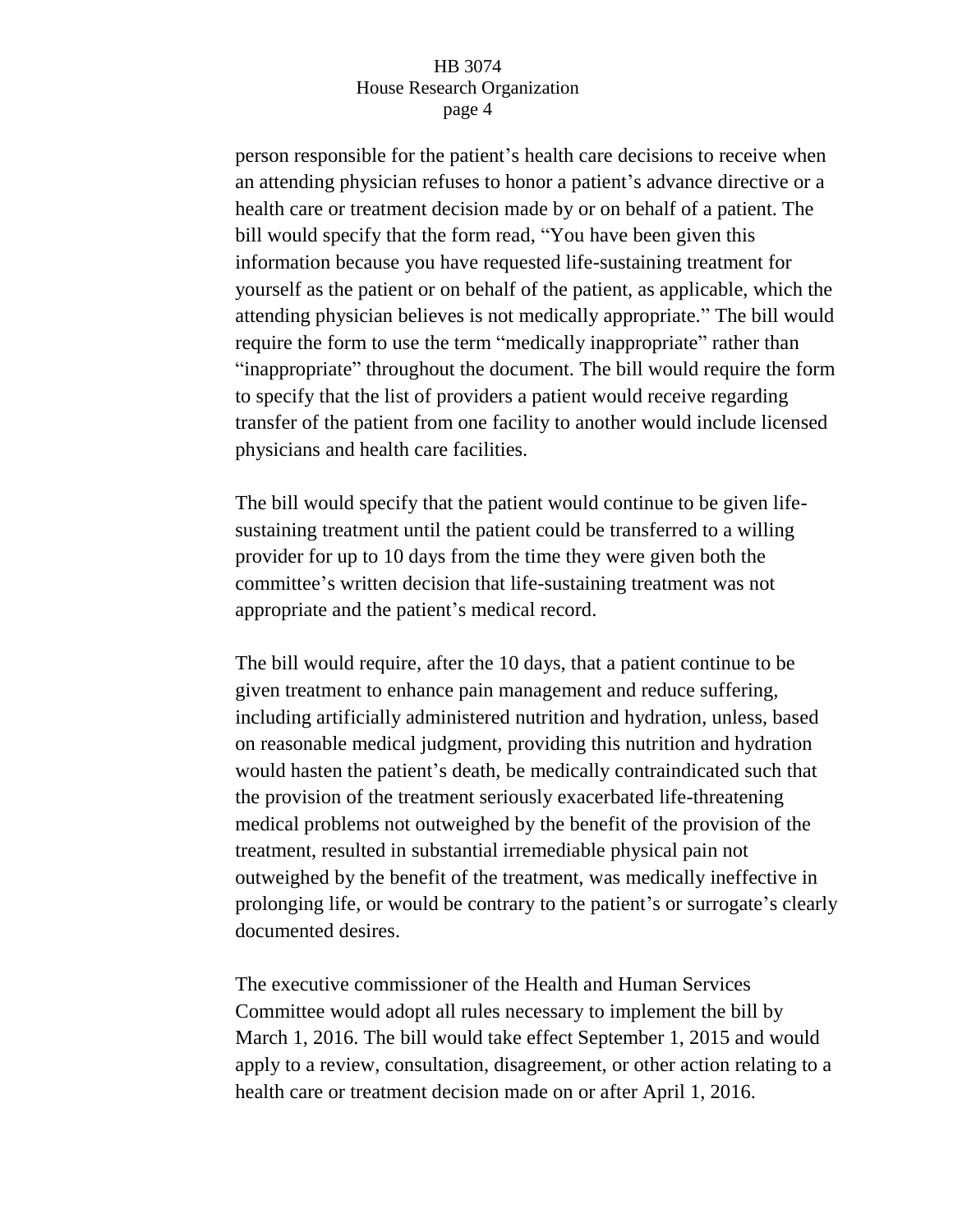**SUPPORTERS** SAY: CSHB 3074 represents a negotiated compromise to correct a flaw in Texas law by requiring artificial nutrition and hydration to be provided to a patient in the natural process of death. The bill would include clear criteria that would have to be met to address situations when provision of food and water could be actually harmful to the patient. No federal laws prohibit withholding of nutrition and hydration when medically appropriate, and current law does not provide clear criteria for when and how a decision to remove artificially administered nutrition and hydration may occur.

> The bill adds additional patient protections to statute by ensuring that the time period for transfer of a patient from one physician or facility to another would not start until the patient or surrogate received a copy of the relevant portion of the patient's medical records.

Medical professionals need discretion when trying to heal patients. There are cases where food and water exacerbate a patient's condition and hasten a patient's death. The substitute would address issues with the definition of "medically appropriate" by more narrowly defining the exceptions under the bill and by providing a narrower definition for the term "medically contraindicated." Doctors have six or more years of training and the expertise and experience to make these decisions, and the bill would allow doctors to use their discretion in these cases only when necessary.

The bill specifically does not intend to be an omnibus advance directives bill but would focus specifically on artificially provided nutrition and hydration to address stakeholder concerns on this particular issue.

OPPONENTS SAY: A hospital should not be able to remove food and water from a patient. By specifying certain circumstances under which hospitals could withhold nutrition and hydration from a patient, the bill would allow this inappropriate practice. In addition, the bill also would allow a physician to make decisions about the patient's care based on what was medically appropriate without defining what "medically appropriate" would mean.